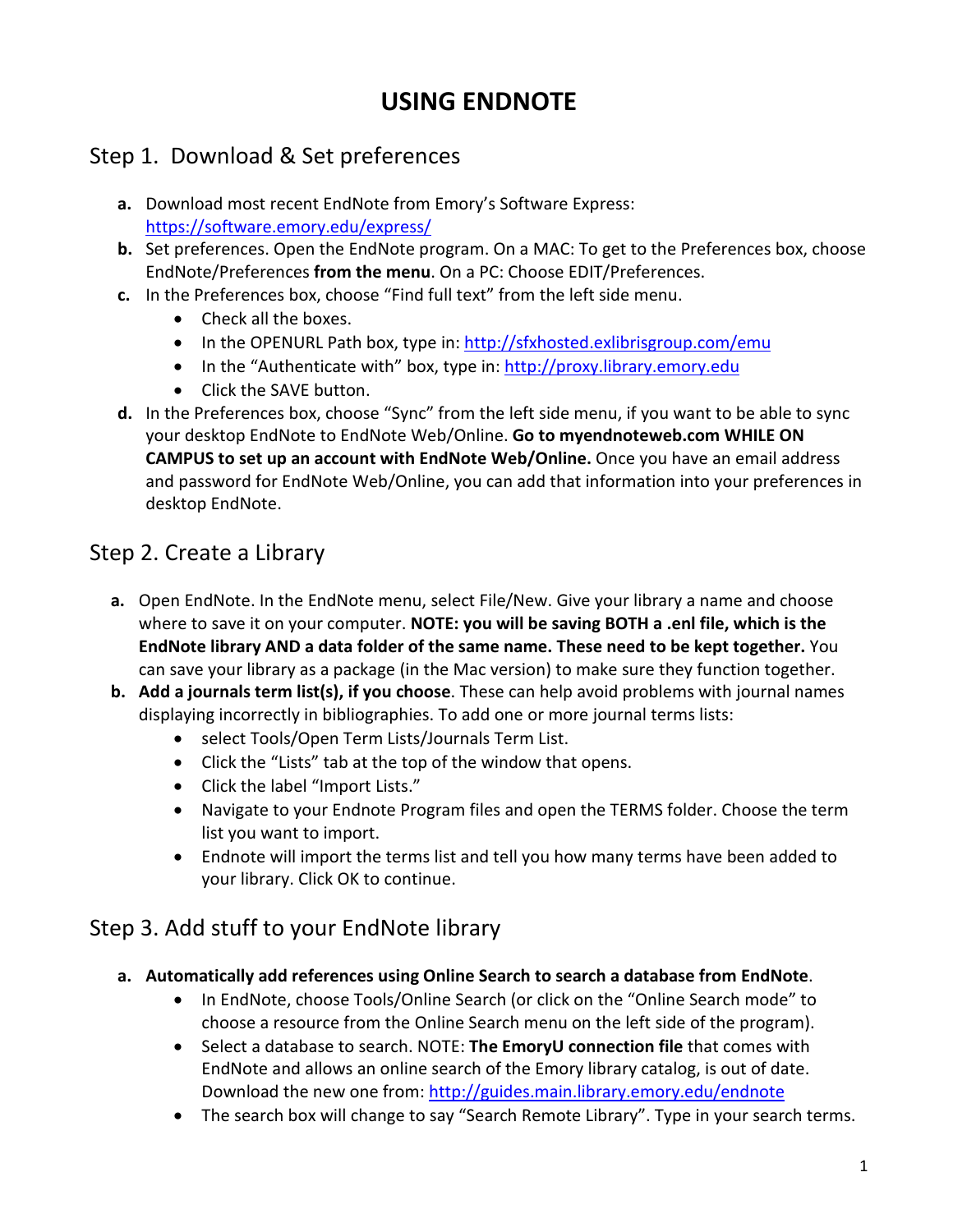- A box will pop up with the number of results. You can download all results OR a subset.
- Results will load into a temporary window and you can save the ones you want into your EndNote library. Right click and choose "Copy References to…" to move them to the library you want to copy them to.
- **b. Automatically add references by importing search results from a database search into EndNote, using Import Filters**.
	- Search a database from the database interface. Select the references you want to export to EndNote.
	- Choose the option to export to EndNote if it is available. Often the results will load directly into EndNote.
	- If there isn't an option to export directly into EndNote, you can export items in a RIS/Reference Manager format and then import them into EndNote by choosing File/Import in the EndNote menu. NOTE: When you import records into EndNote, sometimes you will be prompted to choose an Import Filter. Choose the one that matches the resource you are importing the references from. If you are importing an RIS/Reference Manager file, for example, you would choose "Reference Manager (RIS)" as your import option in the EndNote import window.

### **c. Add a reference by typing it in.**

- Choose References/New Reference from the EndNote menu. The default reference type is Journal Article, but you can change it to a number of other types, like Book, Newspaper Article, Music, etc.
- Type the information in the correct field.
- AUTHOR names must be typed in one of two ways and ONLY type ONE author name PER LINE:
	- i. Smith, John A.
	- ii. Mary B. Smith

### **d. YOU CAN ALSO IMPORT A PDF or a folder of PDFs** into EndNote.

- Choose File/Import from the EndNote menu.
- A box will open. You will have to navigate to the saved file on your computer and select it.
- At the bottom of the import window, where it says "IMPORT OPTIONS" choose "PDF file or folder."
- Publisher-created PDFs that contain metadata will automatically create an EndNote reference and attach the PDF to the reference.
- **e. You can have EndNote automatically find the full text of article references you have downloaded into your library.**
	- Select the references you want to find full text for (this will NOT work with anything but articles).
	- Right click and select from the list "Find Full Text/Authenticate."
	- An Emory Libraries box opens where you type in your NetID and password (IF you've set your preferences!). Click the login button next to the password box and THEN click the "Done" button at the bottom of the box.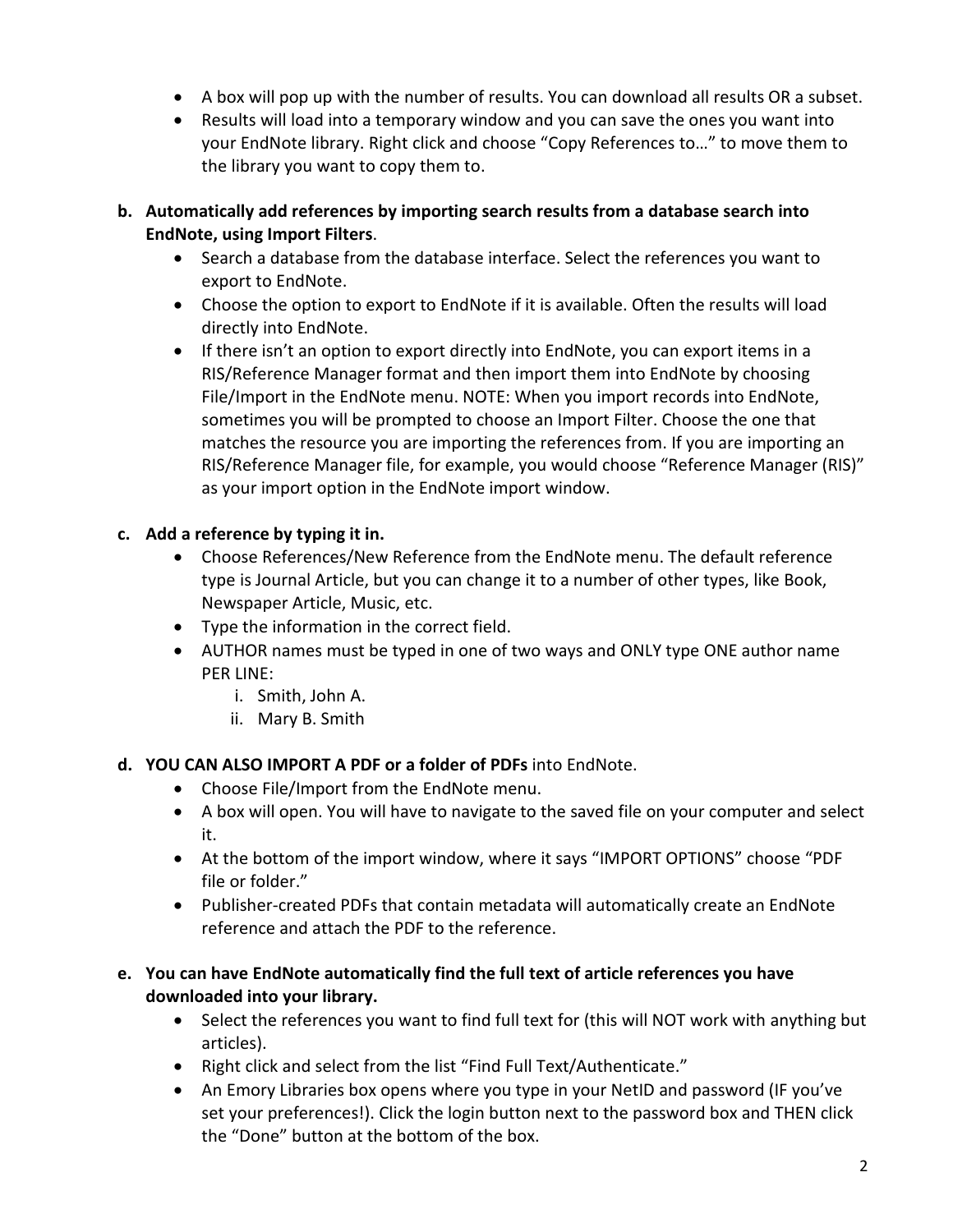• Right click the references AGAIN and select "Find Full Text/Find Full Text." EndNote will begin searching for the fulltext and will attach any PDFs it can find.

### **f. You can attach files (of any kind) to the items in your library**.

- Select the reference in your library that you want to attach a file to.
- Choose References/File Attachments/Attach File from the menu.
- Navigate to the file you want to attach, select it and click "open" to attach it to your item. When you deselect the reference EndNote will prompt you to save the changes. Make sure to save the changes to have the attached file attach.

# Step 4. Organize and Annotate your library

- **a. Create Groups** a group is a folder of references.
	- Choose Groups/Create Group from the EndNote menu. Give it a name.
	- Drag and drop items from your library into a group (**an item can appear in more than one group)**.
- **b. Add research notes.**
	- Each item in your library has a "research notes" field that you can use to write notes.
- **c. Search your library**. Use the search box in your library to search through your library.
- **d. Preview a reference to see how it will look formatted in a bibliography.**
	- Click on a reference. The reference will show formatted in the preview tab.
	- Whatever style is displayed at the top of your library, in the styles dropdown menu, is what style your reference will be formatted in.
- **e. PDF preview and quick edit.**
	- Select a reference with an attached pdf.
	- Click on the "PDF & Quick Edit" tab in the box at the bottom of your library.
	- The PDF will display and you can highlight or add annotations to it, and open it in a new window.

# Step 5. Write with EndNote

- **a.** Downloading EndNote adds a toolbar to Word. In the Microsoft Word tabs, it's under "EndNote X#."
- **b.** On Mac Word it will appear as a floating toolbar. If it is not showing, select View/Toolbars in the Word menu and select EndNote.
- **c.** To insert a citation, you can either click the magnifying glass icon on the EndNote toolbar to search and find the correct citation in EndNote, or you can preselect a reference in EndNote and choose "Insert selected citation." Whatever bibliographic style is appearing in your EndNote toolbar will be the one that your citations/bibliography are formatted in.
- **d.** As soon as you add a reference, EndNote formats a bibliography at the end of your paper. When you add a new reference, EndNote reformats the bibliography to add it.
- **e.** You can also select references, right click on them and select "Copy Formatted" then paste those references into a document as a bibliography.